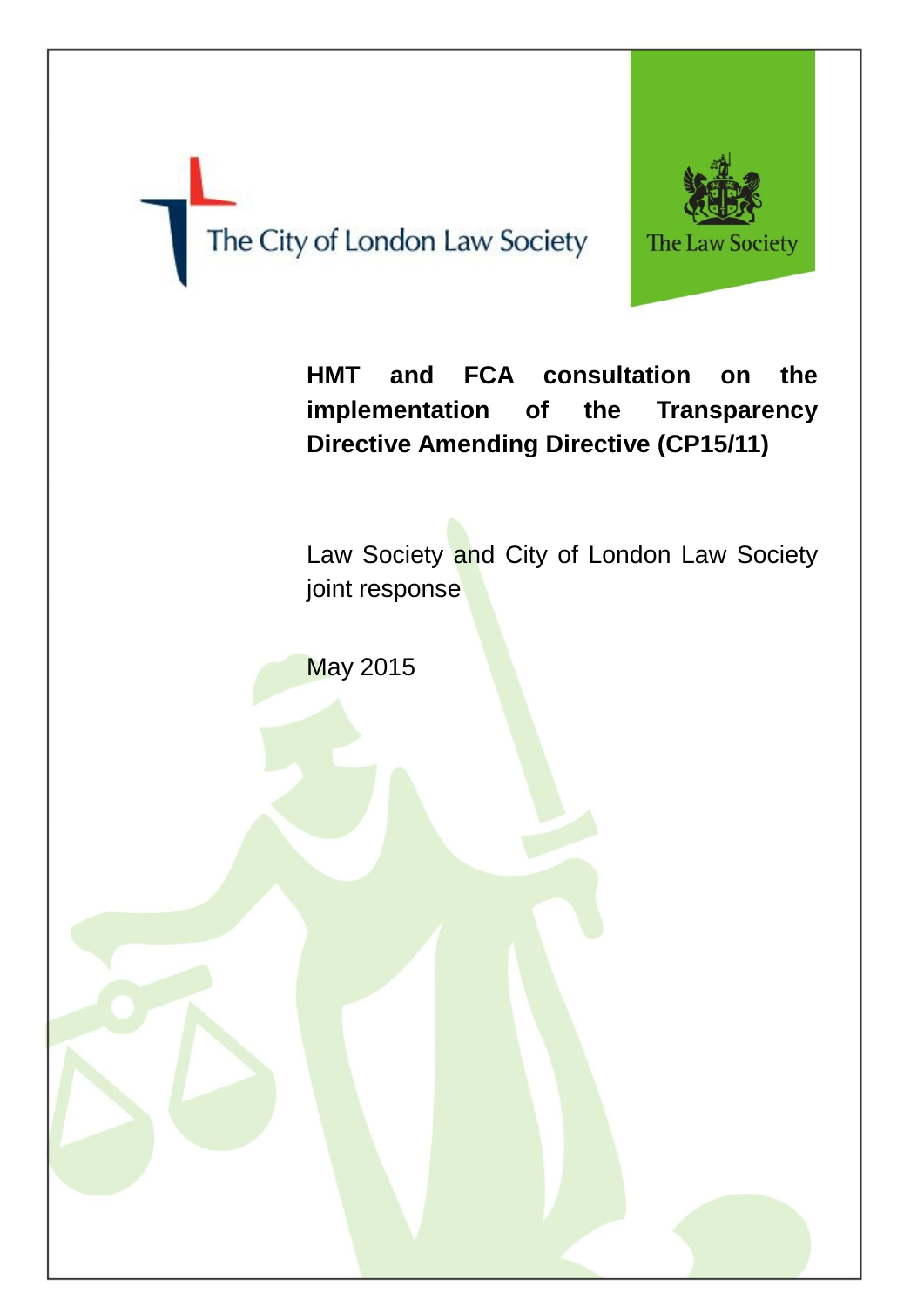# **Joint Working Party Response to consultation on the implementation of the Transparency Directive Amending Directive (2013/50/EU) and other Disclosure Rule and Transparency rule changes**

#### **Introduction**

The comments set out in this paper have been prepared jointly by the Listing Rules Joint Working Party of the Company Law Committees of the Law Society of England and Wales and the City of London Law Society.

The Law Society of England and Wales is the representative body of over 160,000 solicitors in England and Wales. The Society negotiates on behalf of the profession and makes representations to regulators and Government in both the domestic and European arena. This response has been prepared on behalf of the Law Society by members of the Company Law Committee.

The City of London Law Society ("**CLLS"**) represents approximately 15,000 City lawyers through individual and corporate membership including some of the largest international law firms in the world. These law firms advise a variety of clients from multinational companies and financial institutions to Government departments, often in relation to complex, multi-jurisdictional legal issues. The CLLS responds to a variety of consultations on issues of importance to its members through its 19 specialist committees.

The Listing Rules Joint Working Party is made up of senior and specialist corporate lawyers from both the Law Society and the CLLS who have a particular focus on the Listing Rules and the UK Listing Regime.

We welcome the opportunity to respond to the joint consultation on, among other things, the implementation of the Transparency Directive Amending Directive (the "**TDAD**") by HM Treasury and the Financial Conduct Authority dated March 2015.

## **General comments**

Generally we note and welcome the approach taken of copying out the text of the TDAD as far as possible. In some places there are some differences between the wording of the rules and the text of the TDAD that have the potential to cause confusion.

Given that the changes consulted on will lead to a number of changes to the current position it would be very helpful if a public alert to the market could be issued setting out the practical impact of the amendments to the rules, for example drawing attention to the fact that interests in nonphysically settled financial instruments will need to be disclosed for non-UK incorporated issuers (which is not currently the case). Without such an alert, we think it is likely that market participants will not be aware of the impact of the changes. In addition, since changes to a number of the Technical Notes dealing with DTR5 (UKLA/TN/540.1 – UKLA/TN/551.1) will also be required, we would hope that the UKLA will consult on revised versions of these Technical Notes with a view to the updated guidance coming into effect at the same time as the amendments to DTR5. The "Disclosures of Contracts for Difference – Questions & Answers: Version 3" published by the FSA in November 2010 (the "**2010 Q&A**"), as well as the earlier Versions 1 and 2, were invaluable to market participants in understanding the scope of the UK contracts for differences disclosure regime. The 2010 Q&A has not been incorporated into the UKLA's Technical Notes, but we think it would be very helpful if a revised version of the Q&A reflecting the new regime could be published, and where appropriate its contents could be reflected in the Technical Notes as well.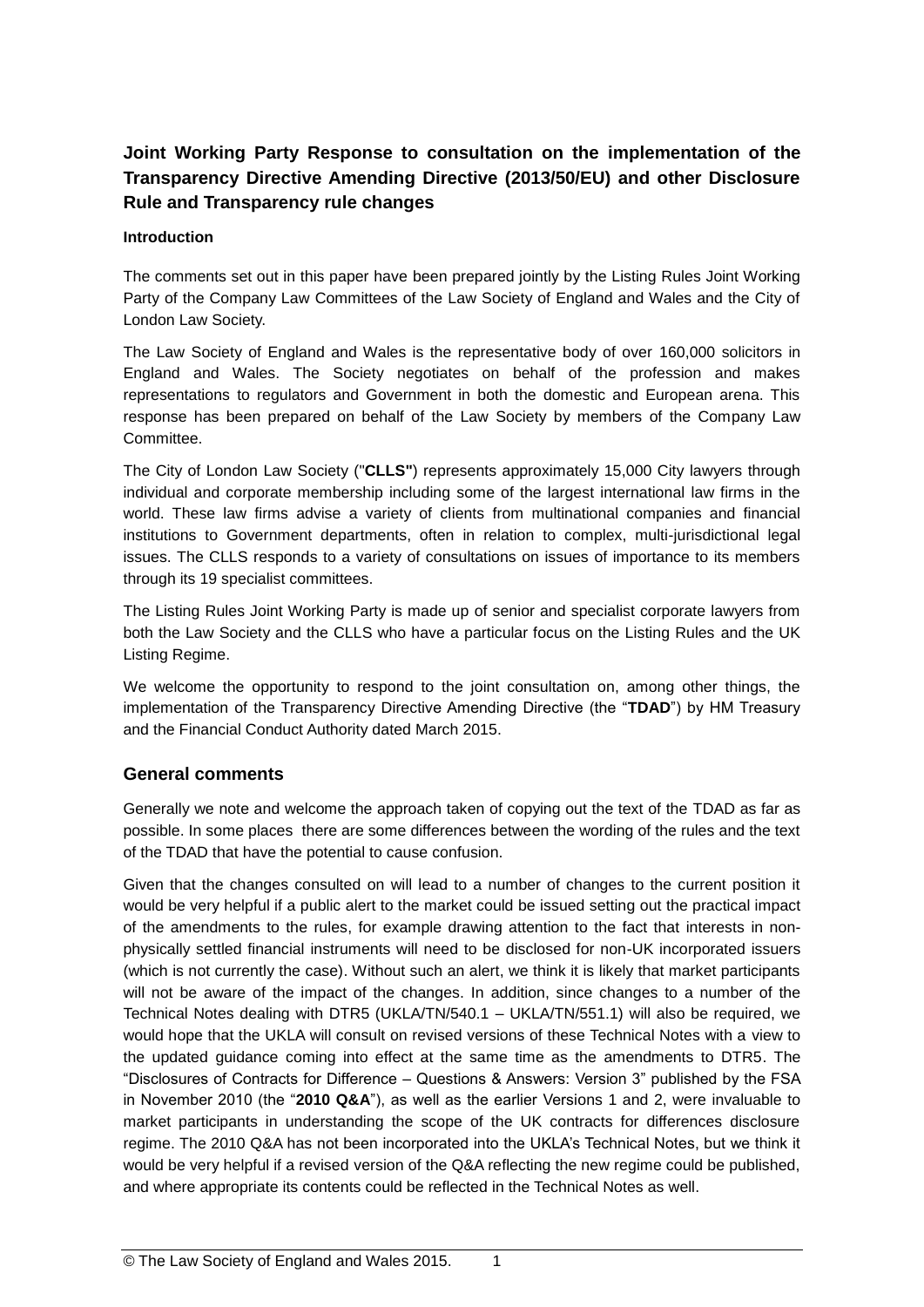In addition, some of ESMA's statements in its Final Report dated 29 September 2014 on the draft RTS under the revised Transparency Directive (ESMA Ref. 2014/1187) (the "**ESMA Final Report**") are helpful to understanding the RTS, and could usefully be incorporated into or at least referred to in FCA guidance.

It would be helpful if UKLA could consult on consequential changes to the Technical or Procedural Notes and/or any new guidance at the same time as it consults on amendments to the Handbook. This would enable consideration by market participants of the full picture of any change in the rules and make the consultation process more efficient and transparent. In particular, there is a need for guidance, which could be set out either in the rules or in Technical Notes, on two key points that are made clear in the ESMA Final Report: (i) that the 'similar economic effects' regime only applies in relation to rights/interests/instruments relating to already issued shares (paragraphs 148-149 of the ESMA Final Report); and (ii) that instruments subject to 'external' conditions must nevertheless be disclosed under the 'similar economic effects' regime (paragraphs 155-157 of the ESMA Final Report). It is not clear whether the UKLA's position in relation to these two points is the same as, or different from, the position adopted by ESMA. The UKLA should acknowledge ESMA's position explicitly and provide guidance to avoid confusion.

### **Responses to specific questions**

#### **HMT Questions**

**1 Do you agree that relying on the existing court-based procedure in section 380 of FSMA is adequate to enable the FCA to carry out the sanctioning powers referenced in Article 28b(1)(b) of the TD?**

We agree.

**2 Do you agree with the approach taken to make the UK compliant with the requirements of Article 28(2) of the TD relating to applying sanctions to "the members of administrative, management or supervisory bodies of the legal entity concerned"?**

We agree.

**3 Is the approach envisaged by which the FCA can suspend voting rights through application to the Court appropriate? Are there alternative approaches that would be more suitable?**

Yes, it is appropriate for the FCA to apply to Court to suspend voting rights.

**4 Do you think that the FCA should only be empowered to suspend voting rights in the case of the most serious breaches, as this consultation is proposing?** Yes.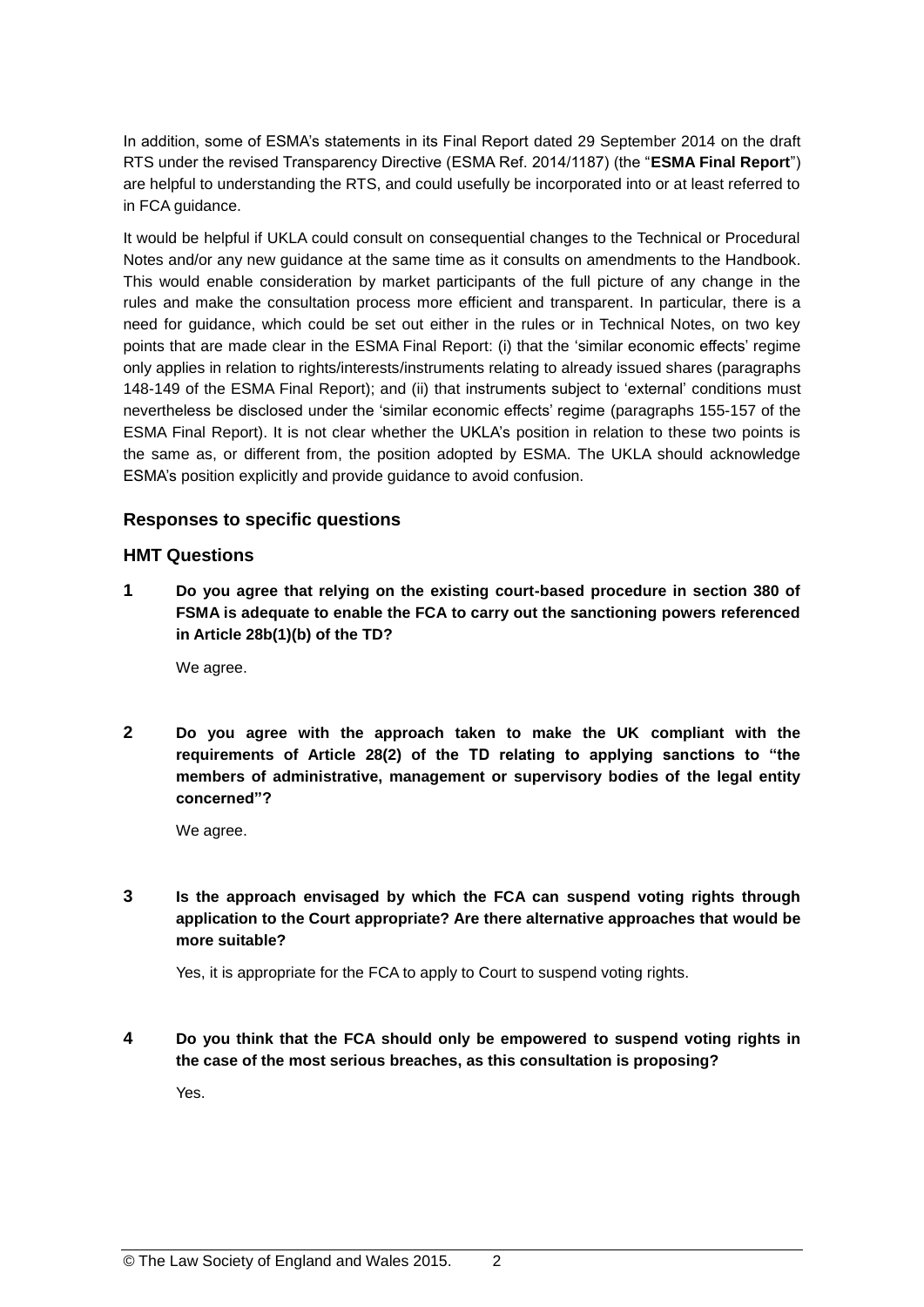#### **5 How should a 'most serious breach' be defined in the transposition of the TDAD?**

It would be sensible to take a range of factors into account, the most important including, whether or not the breach was committed deliberately or recklessly and the extent to which the issuer, the market or other stakeholders were misled by the failure to disclose. Factors relevant to the latter consideration would include the size of the holding, the length of time for which the breach persisted and any other relevant circumstances, such as whether the failure to disclose could have an impact on a bid or tender offer, or the decisions of a regulator etc.

## **6 Do you agree with the Treasury's proposed approach to transposing the requirements relating to the publication of decisions?**

A decision against a party has, among other things, a large reputational impact. In view of this we would suggest making the default position under the rules that published decisions will be anonymised. Any change from this default position should be subject to an explicit decision-making process.

## **7 Disregarded holdings**

We agree with the suggested approach.

## **FCA Questions**

## **1 Do you agree with the proposal to delete DTR5.3.1R(2), DTR5.3.1R(3), DTR5.3.1R(4) and DTR5.3.1R(5) and to include the new RTS?**

Yes. We note the insertion of proposed new DTR5.1.3B EU. We agree that it is helpful to include specific parts of the RTS where relevant. However, for ease of reference, it would also be helpful, where relevant, if there were additional guidance to explain the references to Articles of the Transparency Directive. Alternatively, for example it would be helpful if the note referring to the articles of the Transparency Directive at the end of DTR5.1.3R was reorganised so as to make clear precisely which article of the Transparency Directive each DTR provision derives from.

### **2 Do you agree with our proposal to include a new definition of "trading book" for the purposes of the DTRs?**

Yes.

## **3 Do you agree with the proposal to make a consequential amendment to DTR5.3.1R(1)(b) to remove the cross reference to the current client-serving intermediary exemption and to remove the exception for non-UK issuers?**

Yes. However, we have the following comments:

The phrase "qualifying financial instrument" is not used in the amended Transparency Directive. Following the amendment of article 13, the remaining references to that phrase could be removed throughout DTR5 and replaced with either "financial instruments within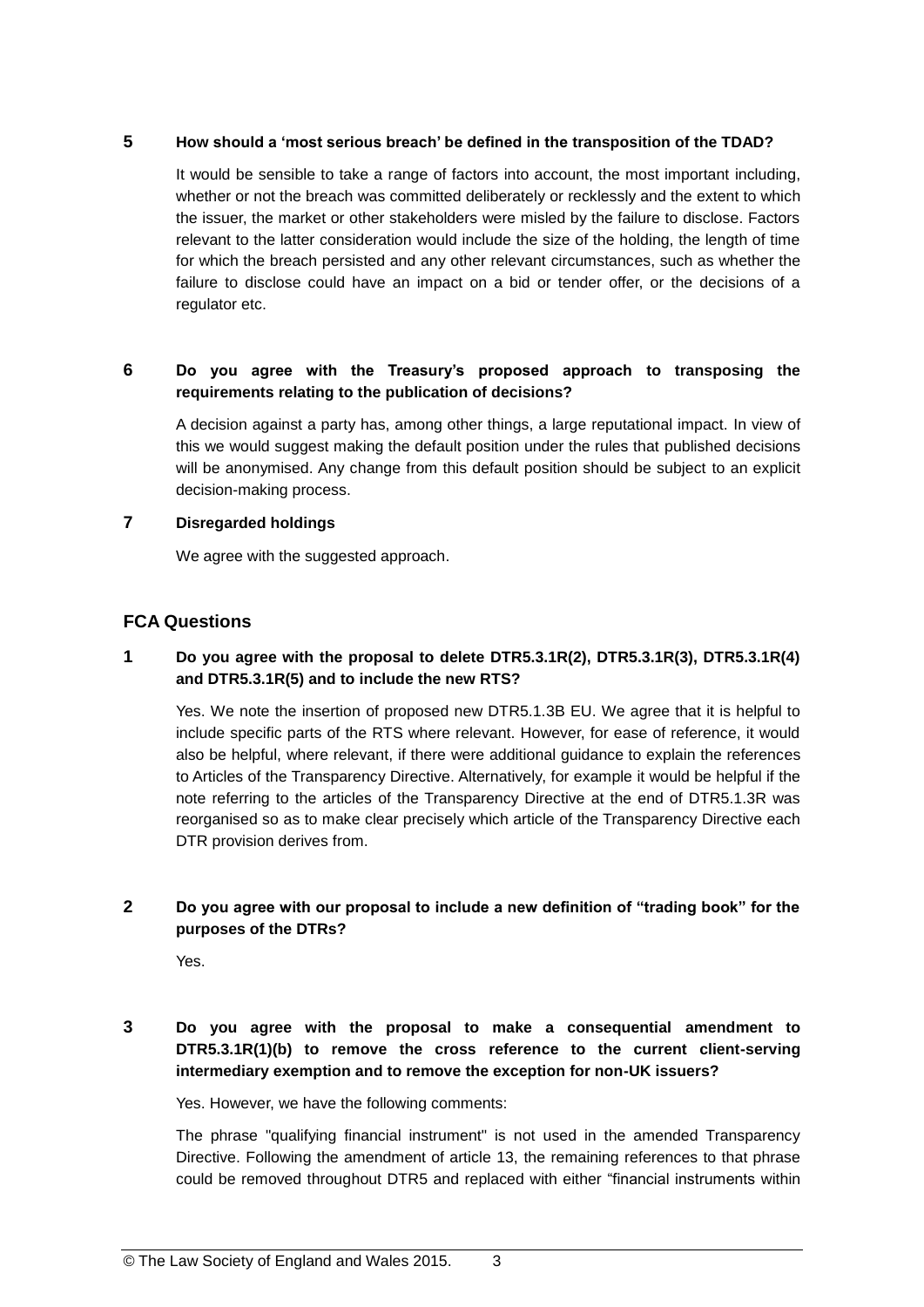DTR5.3.1R(1)(a)" (e.g. in DTR5.3.3G(1)) or "financial instruments within DTR5.3.1R" (e.g. in DTR5.2.3G and DTR5.3.4R). DTR5.3.1R(1)(a) and (b) could then be redrafted to essentially "copy out" the wording of article 13.1(a) and (b) (but shortening article 13.1(a) to end with the words: "…or the discretion as to the holder's right to acquire *shares* of an *issuer*"). This would allow DTR5.3.2R to be deleted and, by removing the need for a cross reference in DTR5.3.1R, would make it clearer and easier to understand.

**4 Do you agree with our proposal to delete DTR5.7.1R(4) and reword DTR5.7.1R(3) to reflect the Article 13(1)(a) and (b) text, to clarify DTR5.7.1R(1), and to include new notification requirements in DTR5.3.5R to reflect the Article 13(1) text?**

We think that DTR5.3.5R would be clearer if it read as follows:

"A person making a notification in accordance with DTR5.1.2R must, if their holding includes financial instruments within DTR5.3.1R:

> (1) include a breakdown between holdings of financial instruments within DTR5.3.1R(1)(a) and holdings of financial instruments within DTR5.3.1R(1)(b); and…"

We also suggest that the provisions in new DTR5.3.5R should instead be within DTR5.7, as these rules will be easier to navigate and understand if all provisions dealing with what has to be included in a notification are set out in the same place.

**5 Do you agree with our proposal to delete DTR5.3.1R(2A) and DTR5.3.1AG? Do you agree with our proposal to delete FCA specific guidance set out in DTR5.3.3G(2) and rely on the new RTS? Do you agree with our proposal to include a new DTR5.3.2AG and to make amendments to DTR5.3.2R(1) and to remove the link to MiFID in DTR5? Do you agree with our proposal to delete DTR5.8.2R(4) and include a new DTR5.3.3AR and rely on the new RTS?**

We note that these changes will result in the deletion of the provisions dealing with nil-paid rights. Although paragraph 3.13 of the consultation paper suggests that nil-paid rights are outside the scope of the UK contracts for difference regime, the existing DTR5.3.1R(2A) is drafted as an exemption and not as guidance. Our understanding is that the FCA has previously taken the position that its rules catch financial instruments relating to shares whether or not already in issue, and therefore do cover instruments like nil-paid rights, subject to DTR5.3.1R(2A) (see for example questions 15 and 19 in the 2010 Q&A, and the response beneath paragraph 2.6 of FSA policy statement PS 09/3).

On the other hand, the ESMA Final Report is clear that only financial instruments relating to shares in issue are caught (see paragraphs 148 and 149). To avoid uncertainty as to whether the deletion of DTR5.3.1R(2A) and DTR5.3.1AG means nil-paid rights (and other instruments relating to unissued shares) are not within scope, or are within scope and not exempt, it would be helpful if the FCA could provide explicit guidance. The 2010 Q&A give useful guidance on what types of instruments are within the scope of the current regime, and it would be helpful if similar guidance could be given on how the rules derived from the TDAD apply in the UK context.

Rather than deleting DTR5.3.3G(2)(a), we would prefer that this was shortened and rewritten to mirror the similar wording in paragraph 142 of the ESMA Final Report (which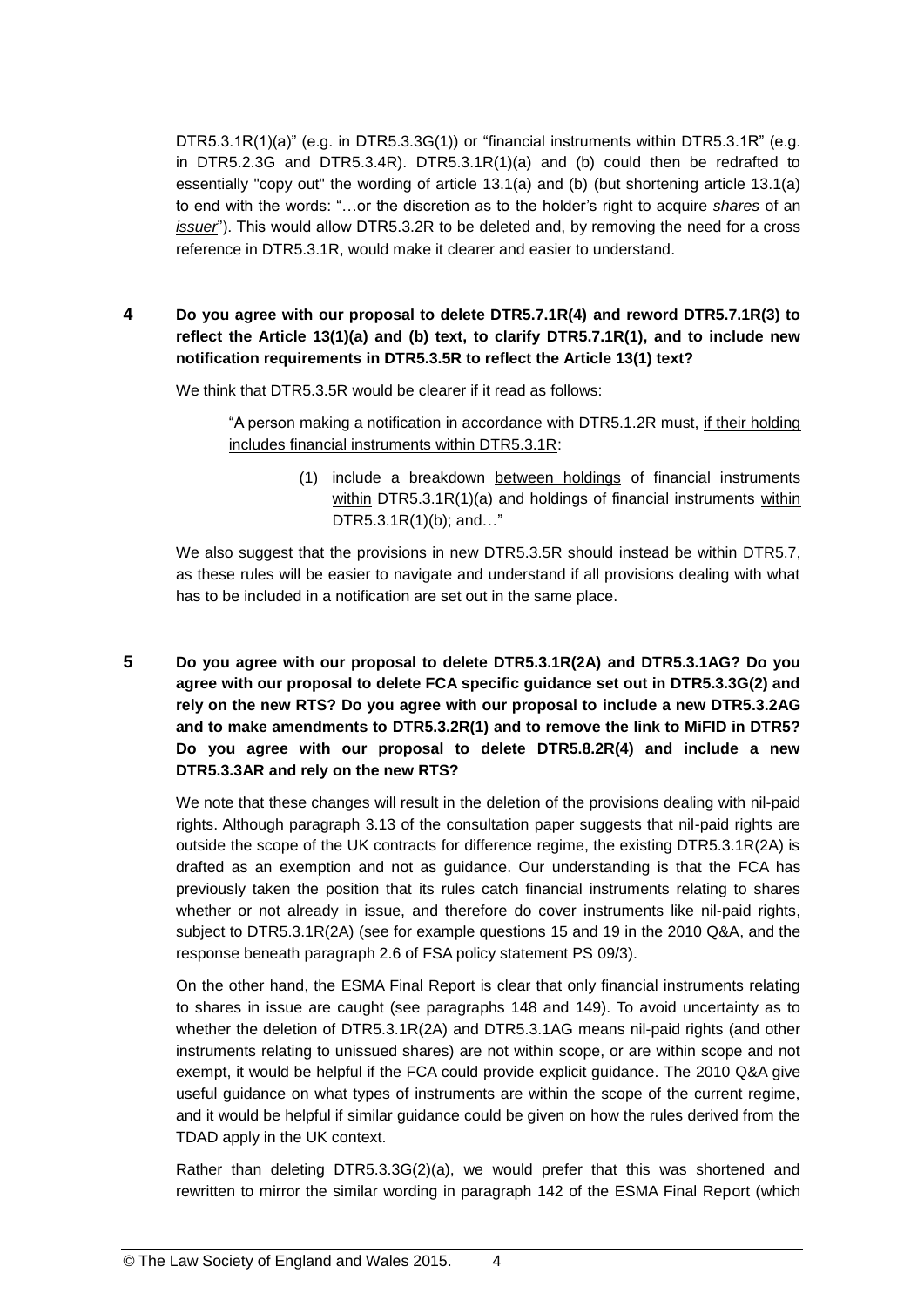was endorsed in paragraph 143). We think it would be helpful, especially for non-lawyers and investors based outside the UK, to retain a very broad overview of what 'similar economic effects' may mean. Such an overview could be provided in separate guidance, but we think it would be more visible if it was included within DTR5.

In relation to notification of instruments, the RTS catches a broad range of instruments such as pre-emption agreements and states that disclosure must be made with reference to a delta adjusted model. It is not clear how this would apply to something like a preemption agreement so there may be considerable uncertainty as to how to comply with the requirements.

Regarding the changes proposed to DTR5.3.2R(1), see our response to question 3 above.

**6 Do you agree with our proposal to reflect the amendments to the TD and extend the deadline to publish half-yearly financial reports and the period of time for which financial reports are publicly available, and to make amendments to DTR4.1.4R, DTR4.2.2R(2) and DTR4.2.2R(3)?**

Yes.

**7 Do you agree with the proposal to apply revised DTR4.1.4R and DTR4.2.2R(3) only to reports published on or after the date new rules enter into force?**

Yes.

**8 Do you agree with our proposal to update DTR6.4.1R and DTR6.4.2R, to include a new DTR6.4.3R and DTR6.4.4R and to amend the Glossary definitions of "Home State" and "Host State" to reflect the changes to the rules on home Member State?**

Yes, subject to the following comments.

In the Glossary definition of "Home State":

- (i) All references to "Home Member State" should be changed to "Home State".
- (ii) All references to "securities" in paragraphs (b) and (c) and the final paragraph should be italicised.
- (iii) In paragraph (b):
	- (a) the word "among" should be deleted to be consistent with the drafting of paragraph (c);
	- (b) "shall remain" should be changed to "remains" to be consistent with the drafting of paragraph (a);
- (iv) In the final paragraph, "*issuers' securities*" should be changed to "*issuer's securities*".

DTR6.4.1R(1) should be amended to read:

"an *issuer* whose *Home State* is the *United Kingdom* in accordance with the first indent of article 2.1(i)(i) of the *TD*; and".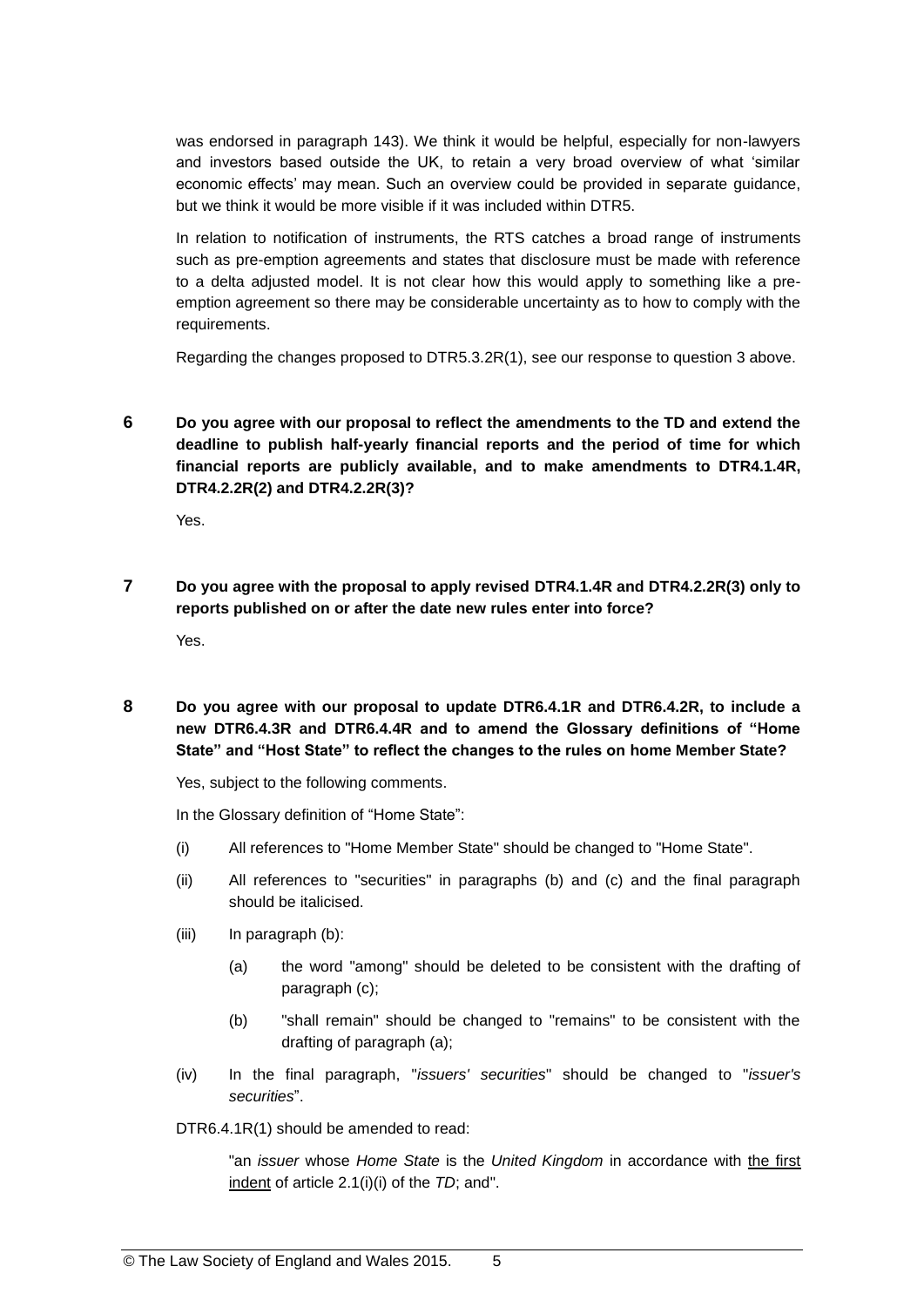However, in relation to DTR6.4.1R, it would be preferable if the relevant text of the amended Transparency Directive was included, rather than a cross reference. In general, including the relevant text of the amended Transparency Directive is more helpful than including a cross reference, especially as there is no consolidated version of the Transparency Directive generally available.

In the introductory wording to DTR6.4.4R, "*issuers' securities*" should be changed to "*issuer's securities*".

#### **9 Do you agree with our proposal for a new transitional provision DTR TP1(26)?**

Yes.

In the fourth column "securities" should be italicised.

## **10 Do you agree with our proposal to implement the stabilisation exemption in a new rule DTR5.1.3R(7)?**

We welcome the amendment to DTR5 to implement the exemption in Article 9(6)(a) of the Transparency Directive in relation to shares acquired for stabilisation purposes.

## **11 Do you agree with our proposal to amend DTR5.1.3R(1),(2),(3) and (4) to reflect new Article 13(4) and the revised Article 9(6) of the TD?**

Yes.

- (i) In DTR5.1.3R(1)(b), (2)(b) and (3)(b), "*shares* underlying *financial instruments*" should be changed to "*shares* related to *financial instruments*" to be consistent with the reference to recital 2 of the RTS in DTR5.1.4A EU.
- (ii) For consistency, the introductory words in DTR5.1.3R  $(4)(b)$  should be amended to read:

"*shares* underlying related to *financial instruments* within DTR5.3.1 R to the extent that such *financial instruments* are held acquired by a *credit institution* or *investment firm* provided that:"

## **12 Do you agree with our proposal to amend the Glossary definition of "issuer" to reflect the amendments made to the definition of "issuer" in the TD and to make a consequential change to the Glossary definition of "shareholder"?**

The definitions of issuer in paragraphs (2A) and (2B) do not "copy out" the revised definition in article 2.1(d) of the amended Transparency Directive (even though paragraph 3.29 of the consultation paper suggests this is the UKLA's aim). The glossary definition of "person" is wider than the entities specified in the amended Transparency Directive definition of issuer in that, as well as covering natural persons and legal entities, it covers "persons unincorporated" such as partnerships and unincorporated associations. This also applies to the amended glossary definition of "shareholder".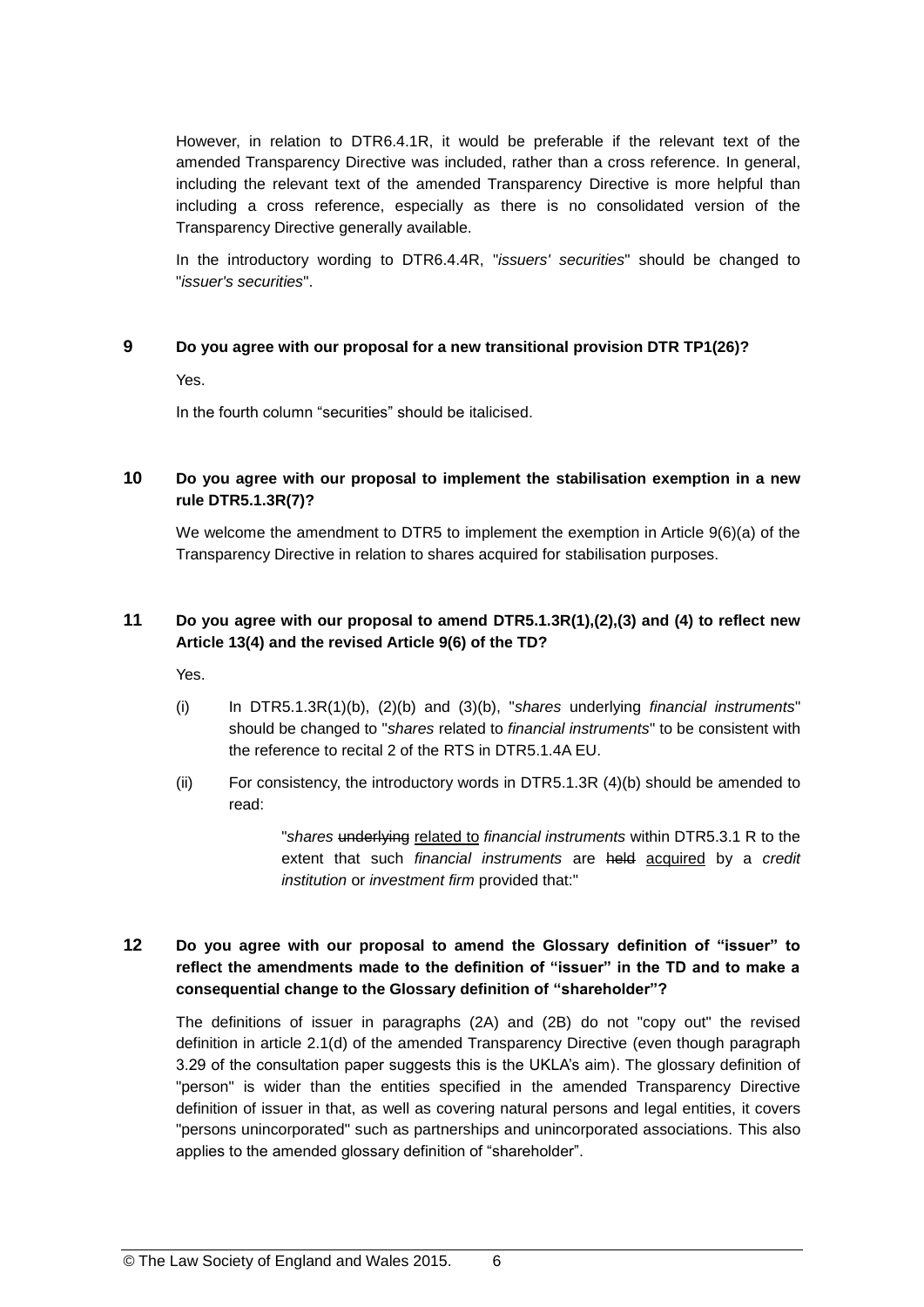**13 Do you agree with proposal to delete DTR6.1.2R and rely on the UK provisions which implement the relevant parts of the Shareholders' Rights Directive and Market Abuse Directive requirements?**

Yes.

**14 Do you agree with the consequential amendment proposed to LR17.5.2R?**

Yes.

**15 Do you agree with our proposal to delete DTR6.1.11R following the removal of the provision from the TD?**

Yes.

**16 Do you agree with the consequential and minor changes we propose to DTR5.8.3R and DTR4.4.1R?**

Yes.

#### **17 Do you agree with the amendments proposed to be made to the Glossary definitions?**

Yes, subject to our points on the definitions of Home State, issuer and shareholder (see questions 8 and 12 above).

## **18 Do you agree with our analysis that, other than the transitional provisions in respect of DTR6.4.2R, DTR6.4.3R and DTR6.4.4R, no other transitional provisions are required in the DTRs as a result of the TDAD amendments to the TD?**

Consideration needs to be given to transitional provisions in relation to DTR5. There will be some changes to the current position and issuers will need to consider their position. If the new provisions in DTR5 come into force on 26 November 2015, will all investors have to consider their existing holdings and re-notify as necessary within the few business days after that date, or will the new provisions only apply to changes in interests from and after that date? In addition to any formal transitional provision included in the DTRs, we think that the UKLA should also provide a public alert to the market, in advance of the provisions coming into force, as to how the transition will operate.

## **19 Do you agree with our proposed treatment of stock lending transactions for the purposes of the Article 9 notification regime (set out in the proposed DTR5.1.5R(1)(e)) and our proposal to apply the EU minimum thresholds?**

It would be helpful to include by way of guidance worked examples on whether disclosures of stock loan transactions need to be aggregated with other holdings and if so how this works in practice.